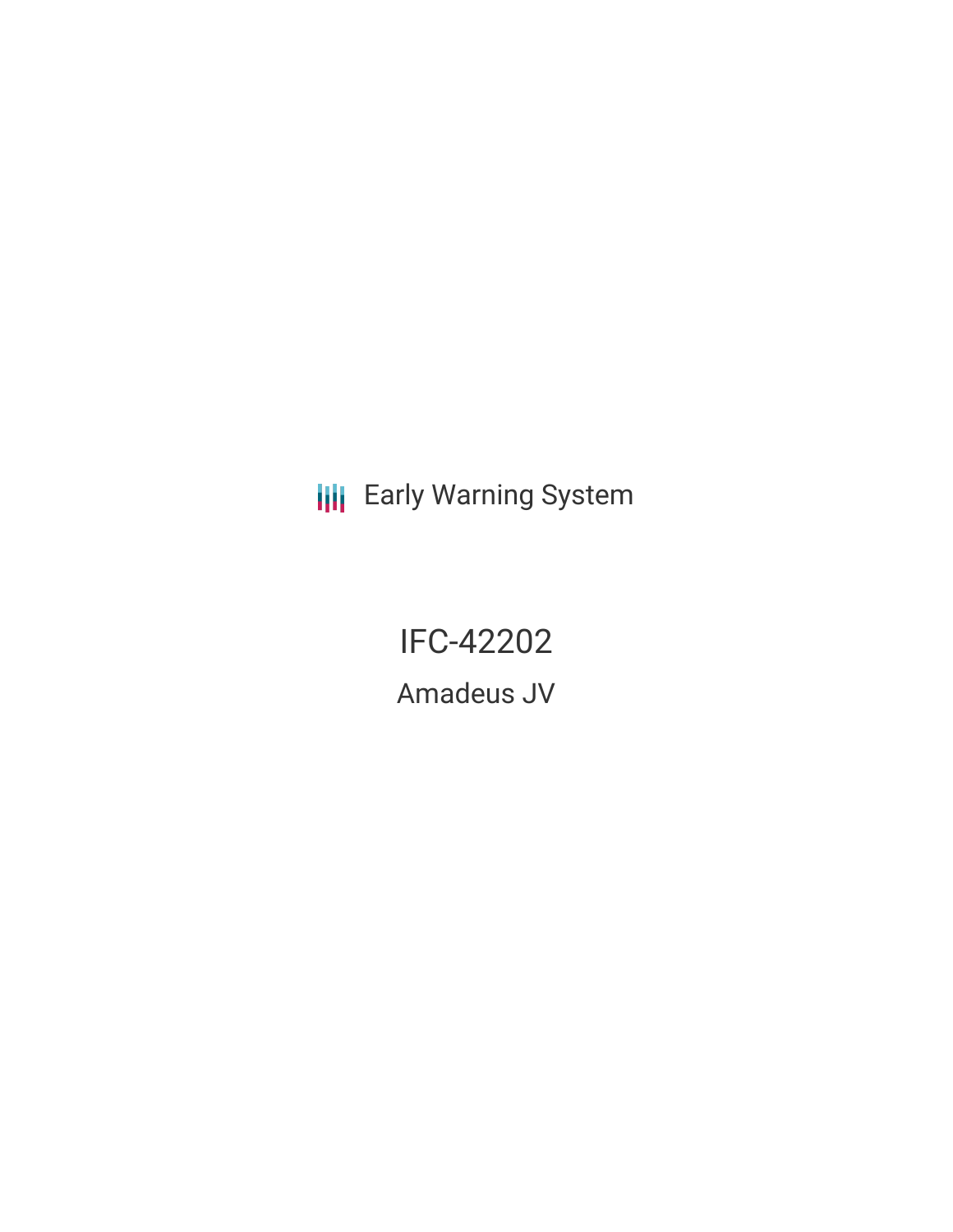## **Quick Facts**

| Countries                     | <b>Brazil</b>                           |
|-------------------------------|-----------------------------------------|
| <b>Specific Location</b>      | Minas Gerais                            |
| <b>Financial Institutions</b> | International Finance Corporation (IFC) |
| Status                        | Proposed                                |
| <b>Bank Risk Rating</b>       | А                                       |
| <b>Borrower</b>               | LD CELULOSE S.A.                        |
| <b>Sectors</b>                | Agriculture and Forestry, Construction  |
| Investment Type(s)            | Loan                                    |
|                               |                                         |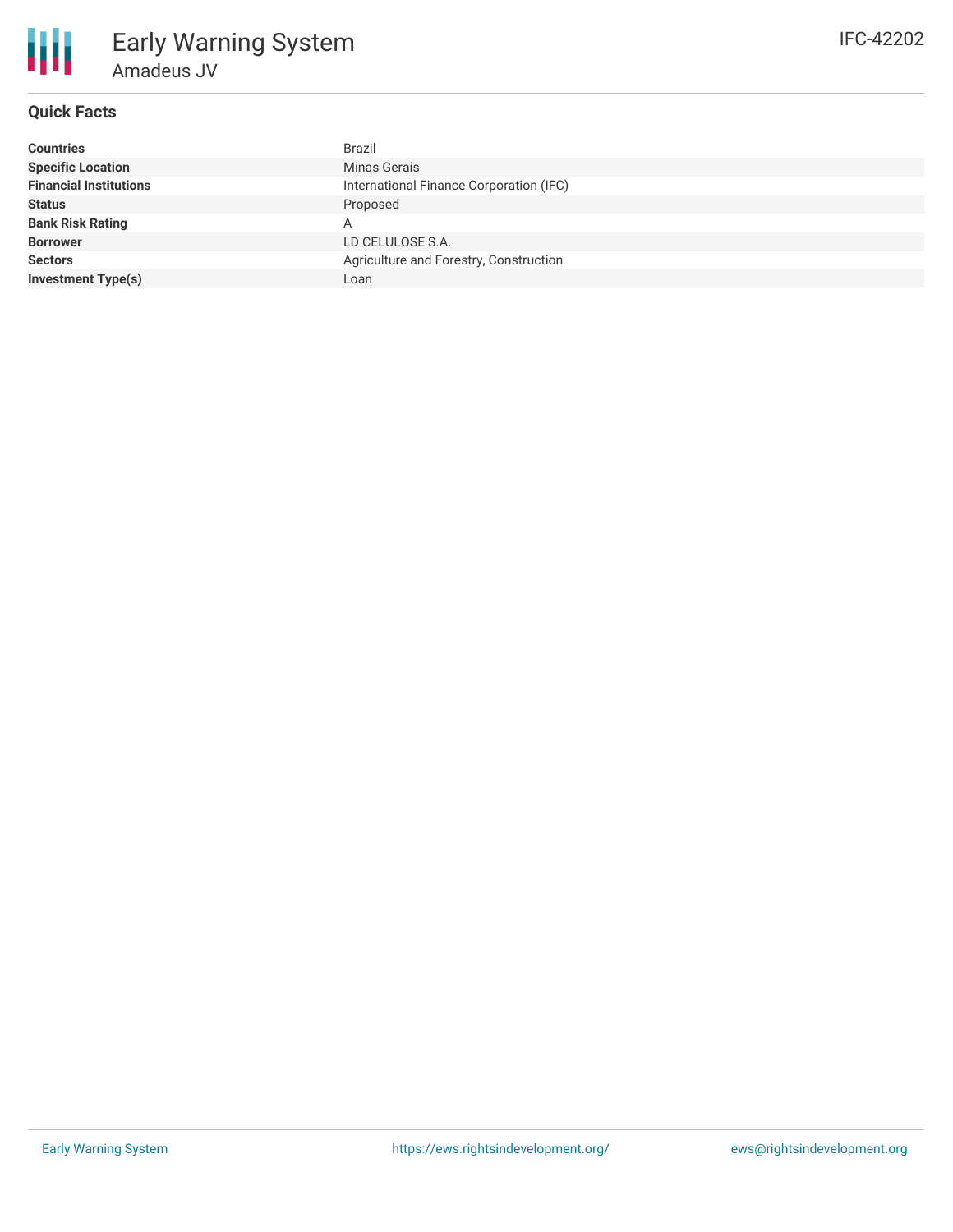

## **Project Description**

The Project involves the construction of an integrated industrial plant that will produce 450,000 ton per year of dissolving wood pulp ("DWP") to be exported and used to manufacture textiles and non-woven fabrics ("the Project"). The Project will be carried out by LD Celulose S.A., a joint venture owned by the Austrian group Lenzing Aktiengesellschaft and the Brazilian group Duratex S.A. (together, the "Sponsors"). The Project will be located near the cities of Uberlândia and Araguari in the state of Minas Gerais, Brazil. The Project includes the construction of a power co-generation plant that will produce 132MW of electricity per year, of which 63.5 MW will be consumed at the pulp mill and the rest will be available for sale to the market. The construction phase is planned to start in early April 2020 and last for 28 months.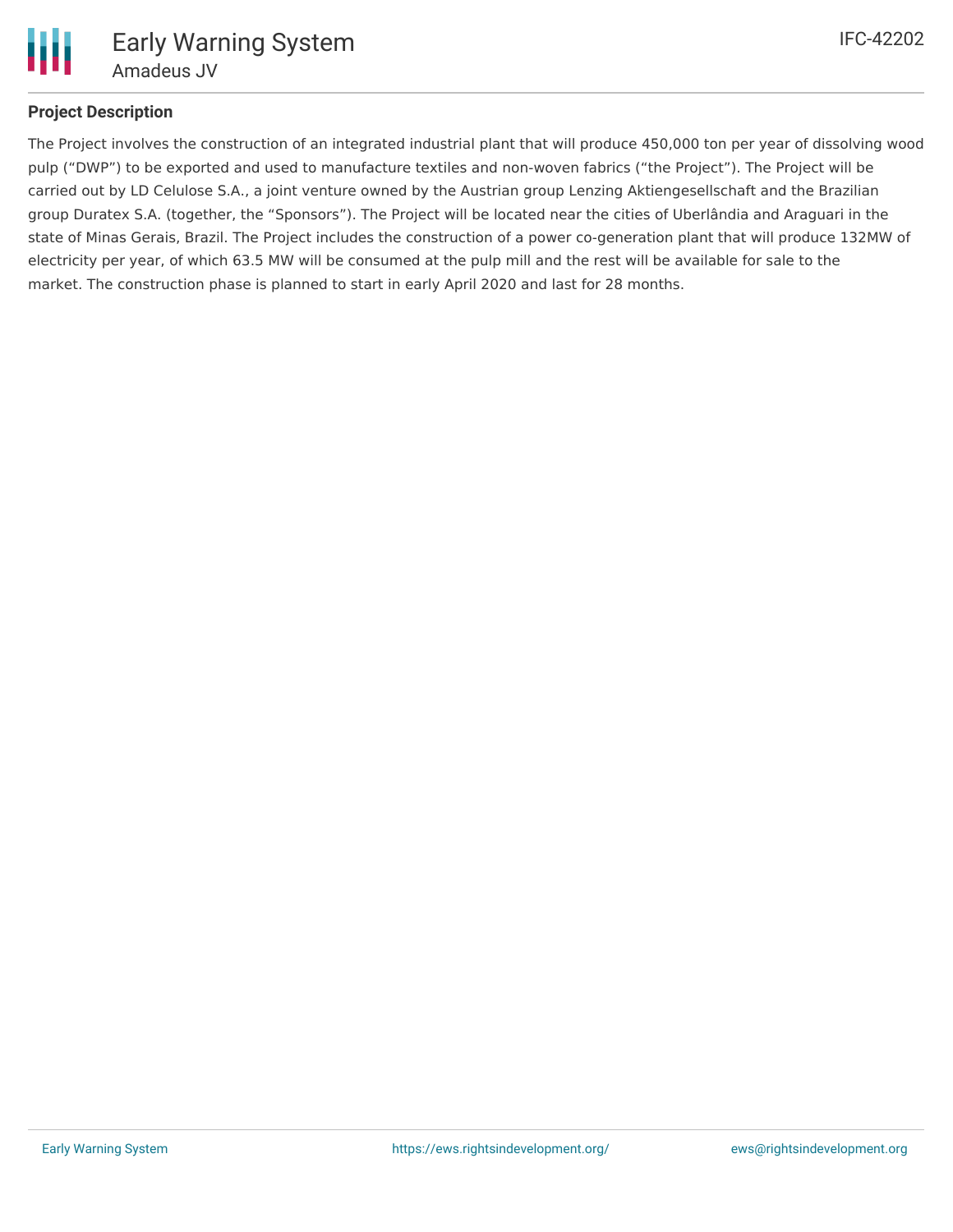The key negative environmental, social, occupational health and safety risks and impacts associated with the construction phase of the Project are related to: i) influx of temporary workers; ii) increase in traffic on local roadways generated by construction vehicles; iii) atmospheric and dust emissions; iv) generation of noise; v) generation of wastewater and solid wastes; viii) generation/handling of hazardous waste; and ix) potential deficit in capacity of local municipalities to absorb and manage the additional pressure on social and physical infrastructure. Those expected during the operations phase include: i) potential impacts to modified and/or natural habitat for establishment of (additional,/if needed) plantation forests; ii) generation of atmospheric, water and solid waste emissions; iii) increase in traffic on local roadways generated by vehicles transporting timber and supplies; iv) expectations from the communities in terms of employment generation, and from municipalities for support by the company; and v) potential need to upgrade urban planning to guide the induction of urban sprawl associated with the new plant and municipal capacity to manage a rapidly changing socioeconomic environment as a result.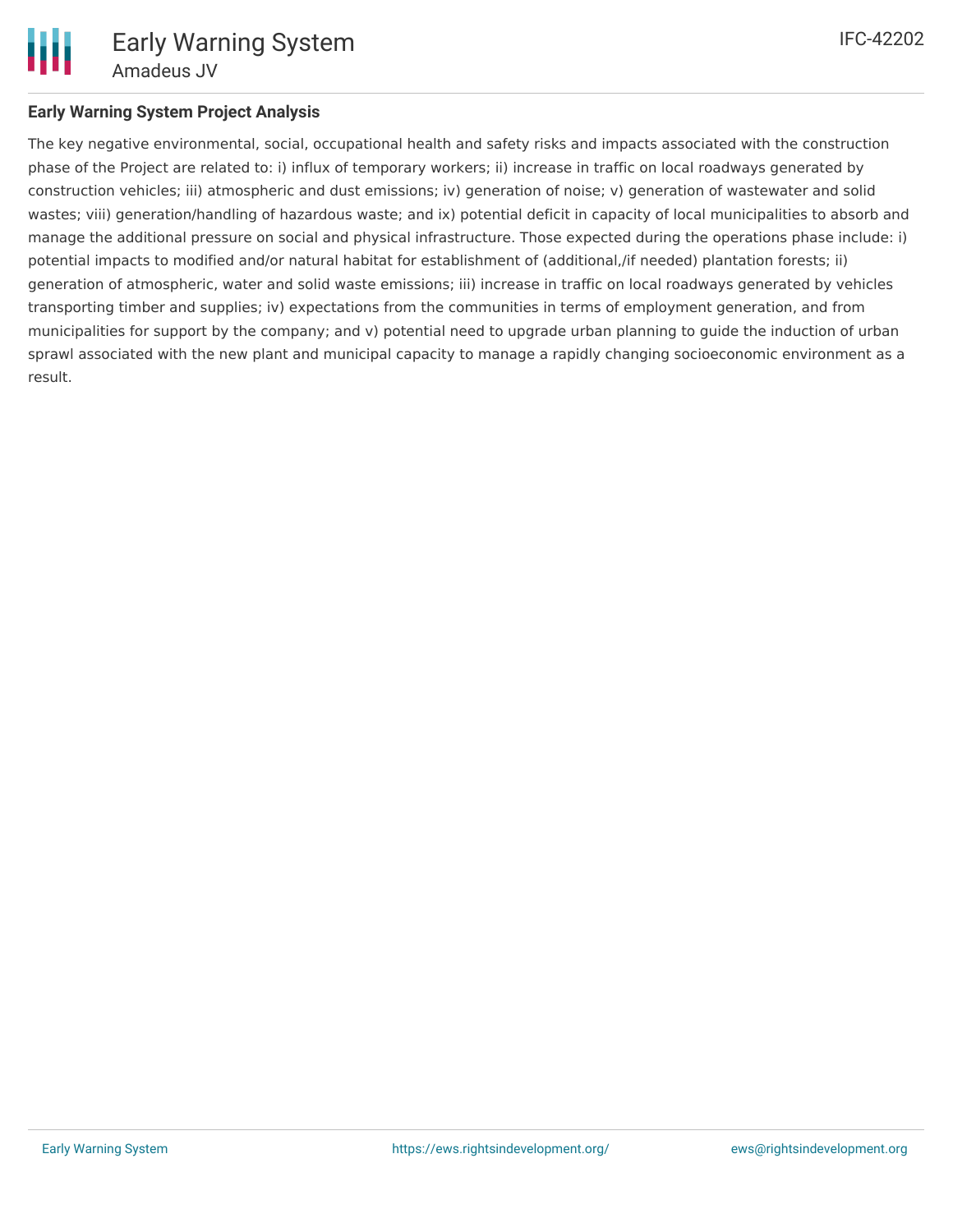• International Finance Corporation (IFC)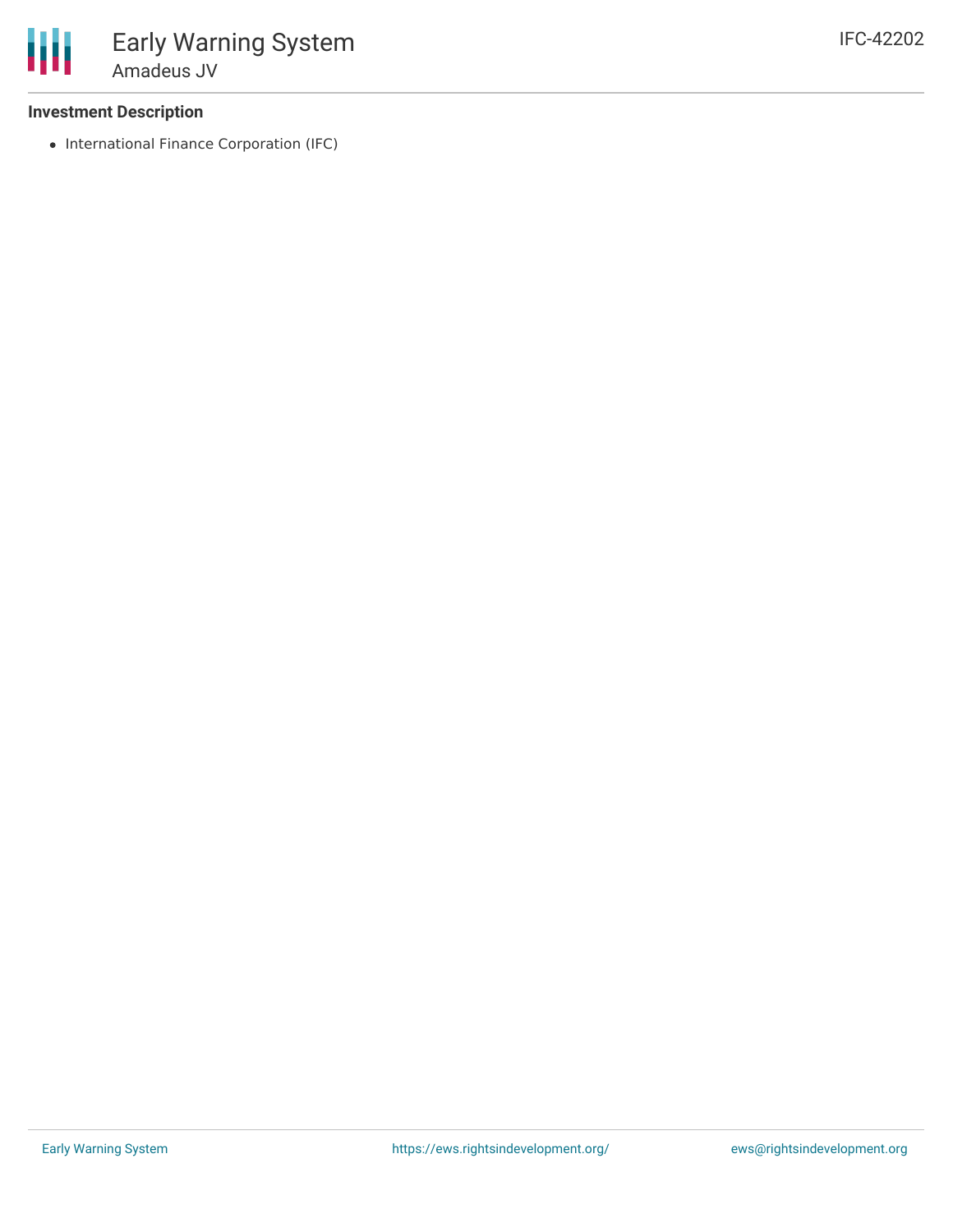## **Contact Information**

ACCOUNTABILITY MECHANISM OF IFC

The Compliance Advisor Ombudsman (CAO) is the independent complaint mechanism and fact-finding body for people who believe they are likely to be, or have been, adversely affected by an IFC or MIGA- financed project. If you submit a complaint to the CAO, they may assist you in resolving a dispute with the company and/or investigate to assess whether the IFC is following its own policies and procedures for preventing harm to people or the environment. If you want to submit a complaint electronically, you can email the CAO at CAO@worldbankgroup.org. You can learn more about the CAO and how to file a complaint at http://www.cao-ombudsman.org/